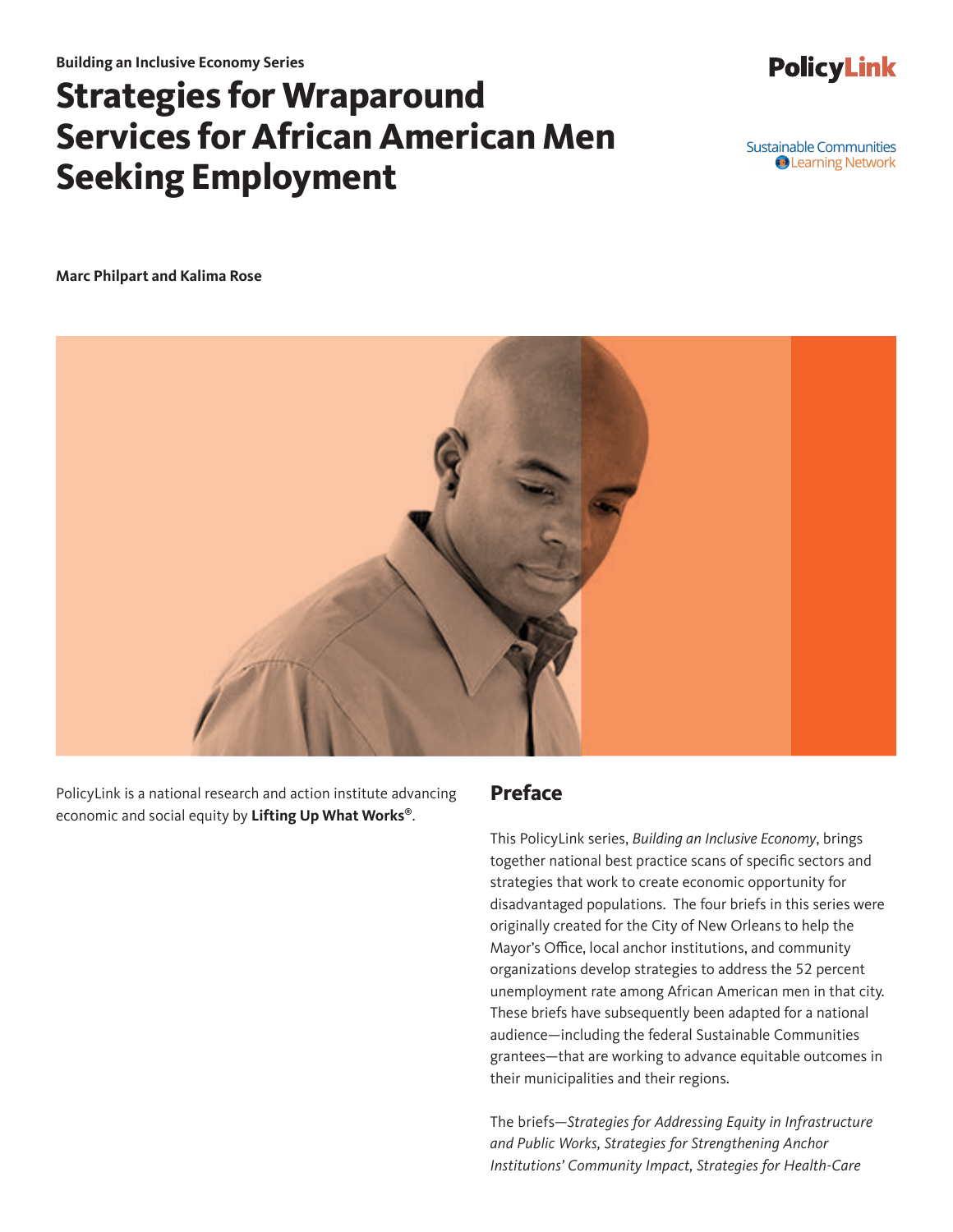*Workforce Development, and Strategies for Wraparound Services for African American Men Seeking Employment*—demonstrate successful policies and practices for incorporating disadvantaged workers and firms into employment and procurement opportunities in various sectors and for ensuring an integrated approach to their workforce success.

### **Introduction**

Generally, the term wraparound is used to describe "an intensive, holistic method of engaging individuals with complex needs so that they can live in their homes and communities and realize their hopes and dreams."<sup>1</sup> In the context of workforce development, wraparound services cover a range of issues, such as educational attainment, technical and vocational skills training, transitional jobs, job placement, and legal services that help disconnected individuals overcome personal and systemic barriers to employment.

Men of color, particularly African American men from lowincome communities who have prior criminal convictions or who are chronically un- and underemployed, face significant barriers to gaining and maintaining employment. These barriers include, among others, low educational attainment and skills sets that are not matched to the wants or needs of anchor institutions and growing industries, employment practices that discriminate against formerly incarcerated individuals, and a stagnant economic recovery.

Fortunately, both public and private sector entities are beginning to realize and address these barriers and develop targeted efforts to help African American men with disadvantaged backgrounds find entry-level jobs that pay family-sustaining wages and have an upward career trajectory. A key first step toward employment is ensuring that workers have access to and are equipped with the human, social, and cultural capital and support to facilitate their transition into the workforce and back into society.

Six wraparound service providers presented in the following pages take a comprehensive approach to helping young people of color, by providing supports that include pre-employment services, transitional jobs, job placement services, and other social and economic assistance. Each program emphasizes meeting individuals where they are in their journey to societal reintegration and works with them to be as successful as possible. Additionally, many of the programs highlight the importance of working with outside employers to form

partnerships or creating in-house social enterprises to provide transitional jobs so that workers can begin to earn a wage and overcome some of the financial barriers that exclude them from securing full-time employment.

### Case Studies

#### **Center for Employment Opportunities (CEO),**<sup>2</sup>  **New York City, New York**

*Organizational and Management Structure***:** Although headquartered in New York City, the Center for Employment Opportunities (CEO) maintains offices and programming in several other cities (see chart on next page). Despite the great geographic diversity, each satellite employs similar practices. Additionally, CEO offers employers with services that ensure new employees are ready for the technical and interpersonal aspects of the job.

*Key Components:* The CEO program model contains four key components that help formerly incarcerated young people transition from prison into the workforce. The pillars include life skills training, short-term transitional paid employment, full-time job placement, and post-placement services. Participants progress through these steps sequentially in a highly structured and supervised manner that helps them smoothly transition into the workforce and enhance success (see diagram on page 4). The **life skills training** module includes workshops on résumé writing and how to conduct a job search, training in how to strategically discuss previous criminal convictions with employers during the interview process, and lessons on workplaceappropriate dress and behavior. Next, CEO provides **transitional jobs**, including maintenance work crews and custodial and grounds-keeping services for public and private entities, which allow participants to practice the workplace behaviors learned in life skills training while earning a paycheck. During the transitional job period, workers are expected to meet and are evaluated under the Center's Company Principles of Success (CPS), which is in turn reviewed by job coaches and job developers as they help participants begin looking for full-time employment. The third component in the CEO Model, **full-time job placement**, allows participants to receive one-on-one job coaching to address any gaps not addressed in the previous two pillars. Once job ready, participants meet with job developers, who have partnered with employers, to find jobs that best match the workers' interests, skills, and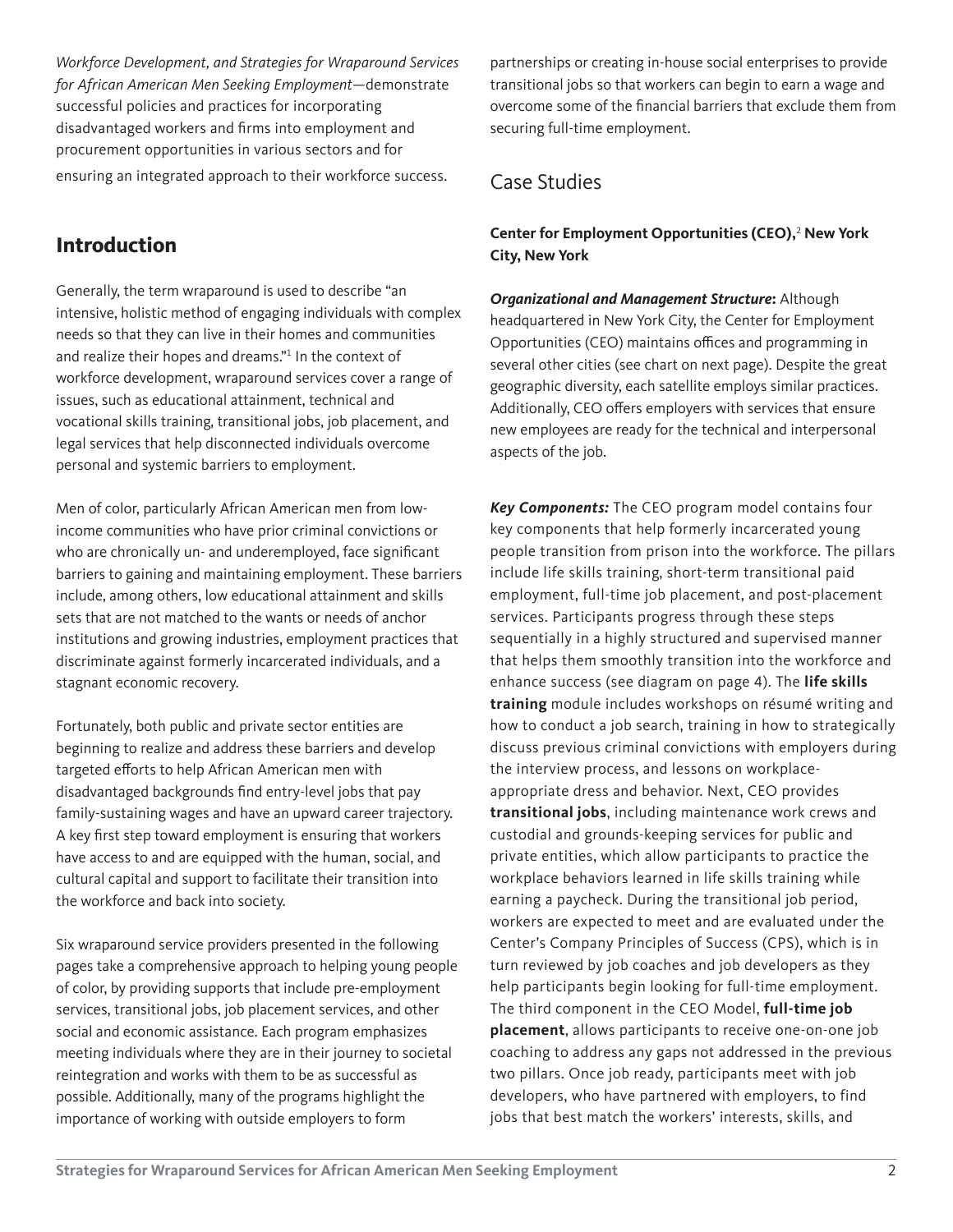

(Adapted from the Center for Employment Opportunities' 2013 Annual Report)

abilities. Finally, CEO has **post-placement services** including retention specialists who provide work-related counseling, crisis management, and help with long-term career planning. Additionally, previous participants who can demonstrate that they are still employed, by showing paystubs, are eligible to receive bonuses from CEO as they reach job retention milestones, as part of the Rapid Rewards incentives program.

*Population Served and Demographics:* Men and women recently convicted or released from prison, men and women on parole, and employers looking for well-trained workers participate. Of CEO participants, 94 percent are men, with an average age of 31 years. One-third are between the ages of 18 and 25, and approximately 70 percent are fathers. The CEO's ethnic makeup, similar to New York's prison population, is 59 percent Black; 37 percent Hispanic; and 4 percent White, Asian, or other.

*Key Organizations:* CEO mainly relies on government funding to support its programming, but also receives grant dollars

from several foundations, including the Cornerstone Foundation and Google.

*Cost:* The reported cost is \$4,263 per group member, including \$1,000 in direct payments to participants.

*Outcomes:* Since 1996, CEO has helped 17,000 formerly incarcerated individuals find and secure full-time employment. For fiscal year 2013, the most recent period for which there are data available, CEO reports the following figures:

| <b>Scale</b>                     | <b>Enrollments</b> | <b>Placements</b> | <b>Avg. Hourly</b><br>Wage (\$) |
|----------------------------------|--------------------|-------------------|---------------------------------|
| New York City                    | 2,217              | 948               | 10.00                           |
| Nationally<br>(excluding<br>NYC) | 1,192              | 787               | 9.25                            |
| $NYC +$<br>Nationally            | 3,409              | 1,735             | 9.00                            |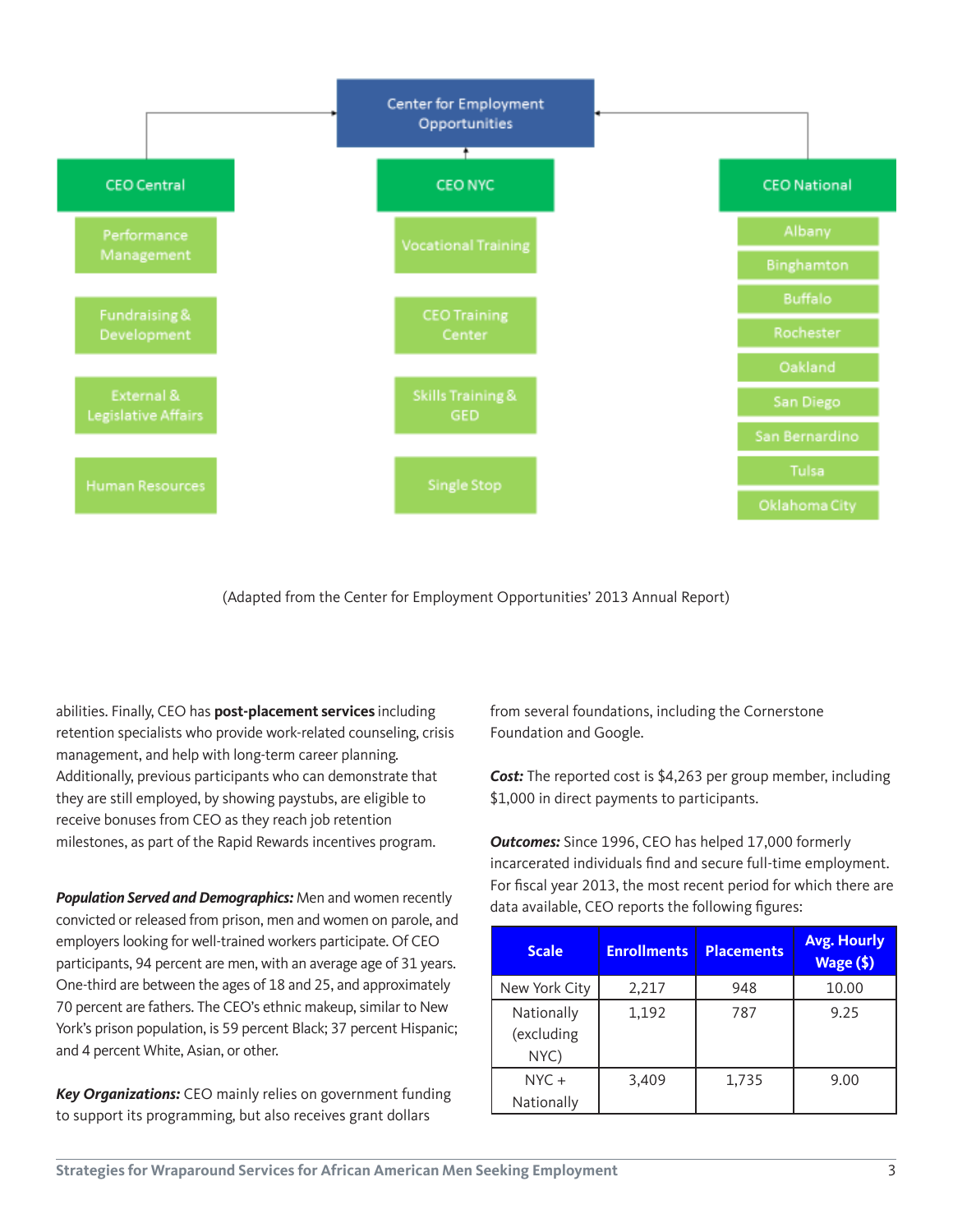

(Adapted from the Center for Employment Opportunities' 2013 Annual Report)

### Key Strategy:

**• Adaptability:** The geographic diversity and success of the program indicates that it is highly replicable and implementable in a variety of settings. The highly structured and tightly supervised nature of each key component facilitates participants' transition into the workforce by providing them with a routine, feedback, and social support throughout their tenure.

*More Information:* Visit the website at <http://ceoworks.org>.

#### **Center for Urban Families (CFUF),**<sup>3</sup> **Baltimore, Maryland**

*Organization and Management Structure***:** The STRIVE Baltimore program, a workforce development program, is managed by and housed in the Center for Urban Families (CFUF) headquartered in the Greater Mondawmin neighborhood.

The Workforce Development team consists of five people, including two STRIVE trainers. Through the core components (next section) this team works with the Client Services team to ensure that the services provided to clients are comprehensive and seamless. Finally, CFUF lists several public and private entities as partners in wraparound service provision:

- [Baltimore City Community College \(Training/Higher](http://www.bccc.edu/site/default.aspx?PageID=1)  [Education\)](http://www.bccc.edu/site/default.aspx?PageID=1)
- [Baltimore City Mayor's Office of Employment Development](http://www.oedworks.com/)  [\(Workforce Development\)](http://www.oedworks.com/)
- [Baltimore Healthy Start, Inc. \(Family Services\)](http://www.baltimorehealthystart.org/)
- [Bon Secours Health System \(Health\)](http://www.bshsi.com/)
- [Carrington House \(Emergency Housing\)](http://www.jhrbaltimore.org/carrington.htm)
- [Columbia University \(Evaluation\)](http://socialwork.columbia.edu/)
- [Department of Public Safety & Correctional Services](http://www.dpscs.state.md.us/)  [\(Criminal Justice\)](http://www.dpscs.state.md.us/)
- [Digit-All Systems \(Training\)](http://www.digitallsystems.org/)
- [Gaudenzia Addiction Treatment & Recovery \(Substance](http://www.gaudenzia.org/programs.php)  [Abuse Treatment\)](http://www.gaudenzia.org/programs.php)
- [Green Job Works \(Employment\)](http://green-jobworks.com/)
- [House of Ruth \(Domestic Violence\)](http://www.hruth.org/abuser-intervention.asp)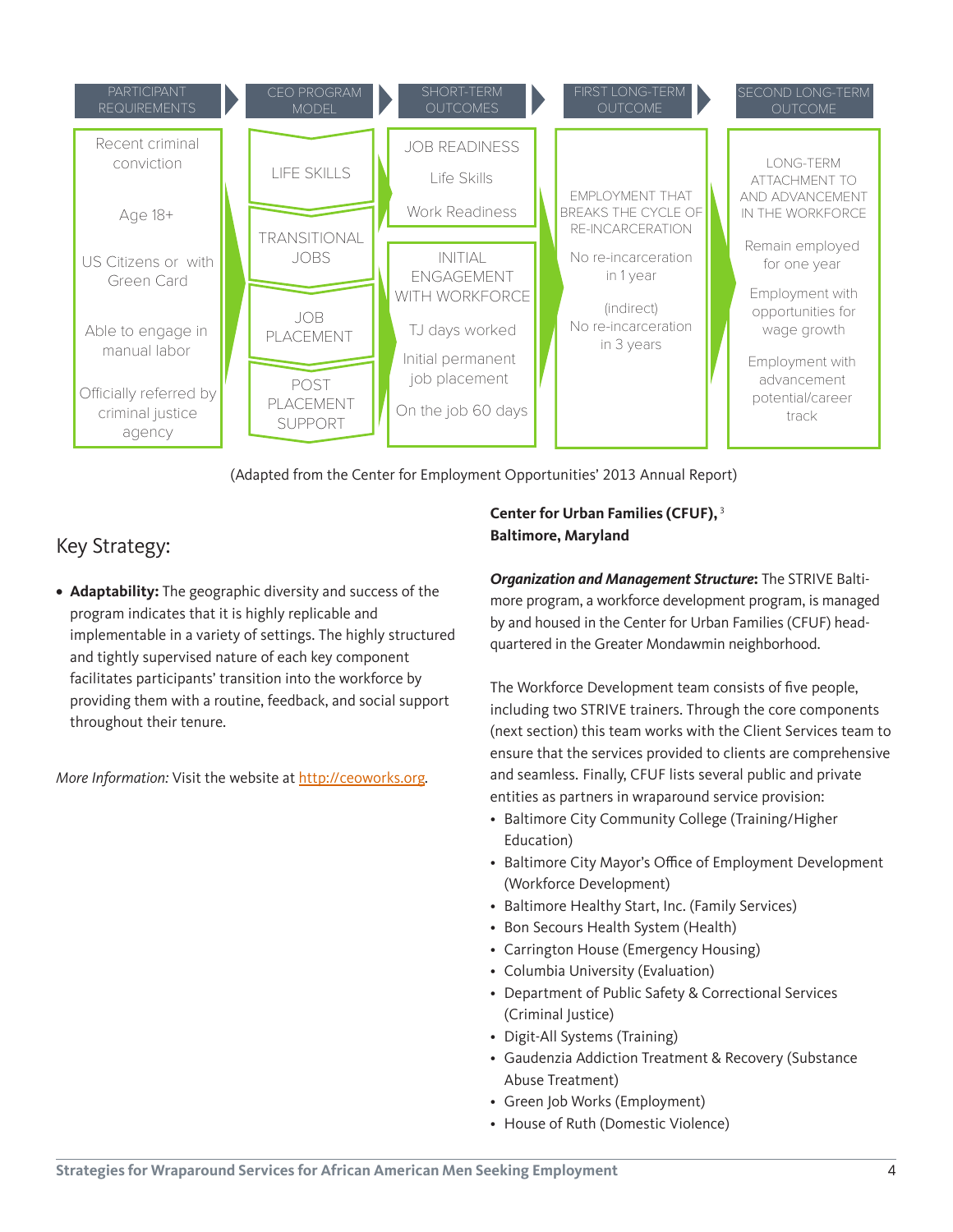- [Johns Hopkins University \(Evaluation/Training/Employment\)](http://jhu.edu/)
- [JustAdvice \(Legal Services\)](http://justadvice.wordpress.com/)
- [The Maryland Department of Human Resources \(Workforce](http://www.dhr.maryland.gov/blog/)  [Development\)](http://www.dhr.maryland.gov/blog/)
- [The Woda Group, Inc. \(Affordable Housing\)](http://www.wodagroup.com/)
- [YMCA of Central Maryland \(Health and Physical Fitness\)](http://ymaryland.org/)

*Key Components:* The CFUF Workforce Development Program (WDP) consists of the following core components, as described on its website.

- Pre-employment services to help low-income workers secure employment (STRIVE Baltimore)
- Job retention and advancement programs to help low-income workers stay employed, advance in the workplace, and move toward family-sustaining wages
- Market-driven training and certification programs
- Intensive career and family-focused case management
- Access to critical work supports and work-related benefits, including transportation subsidies, clothing assistance, and on-site access to a comprehensive supportive service referral system

**Population:** Formerly incarcerated and/or chronically un- or underemployed individuals participate in the program.

*Key Organizations:* The Abell Foundation and The Harry and Jeannette Weinberg Foundation, Inc. are the two major funders of the CFUF Workforce Development program, specifically STRIVE Baltimore. Most recently, in 2014, the Abell Foundation awarded the Center for Urban Families a \$350,000 grant to continue the STRIVE Baltimore workforce development program. Furthermore, in 2012, the year for which most recent data are available, The Harry and Jeannette Weinberg Foundation, Inc. contributed \$250,000. According to an interview with Chelsea Feinstein of *The Daily Record* in Maryland, Joe Jones, the founder and CEO of CFUF, related that they bypass federal funding because it is too prohibitive for a program that graduates different sized classes with different needs each year. The private dollars, according to Jones, allow the program to be more flexible and adaptable to meet the need of participants.

#### *Cost:* \$3,784 per participant

**Outcomes:** In the year 2011, for which there is the most recent data, the STRIVE Baltimore program, managed by and housed in the Center for Urban Families headquarters, graduated 368 participants. The demographic profile of the graduates includes 66 percent men, 45 percent with a prior conviction, and one-third without a high school diploma or GED. Sixty-two percent of participants—228 individuals—were employed after

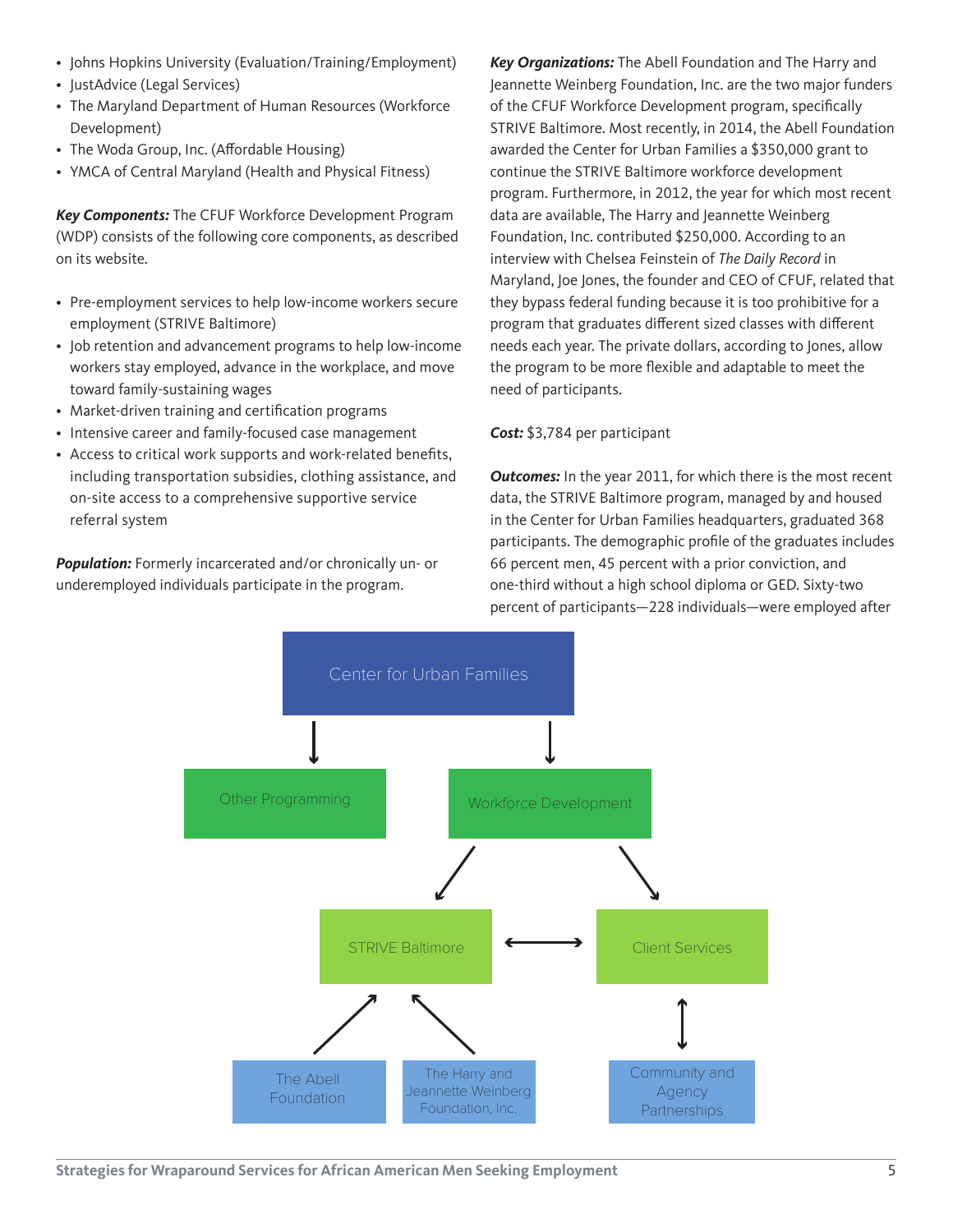graduation and earned an initial average wage of \$10.16/hour, which is \$2.91 higher than the Maryland and federal minimum wages and on par with the \$10.10/hour figure proposed by the Obama Administration. Finally, of the 2011 graduating class who gained employment after graduation, 75 percent retained their job for six months or longer.<sup>4</sup>

### Key Strategies:

- **• Asset vs. deficit:** The specific strengths of program participants should be emphasized and strengthened, not ignored or taken for granted. Specifically, the ability to survive in the "underground" economy has conferred on program participants' skills and talents that can be transferred into the "mainstream" economy and workplace.
- **• Staff recruitment and alumni mentorship:** Individuals with "street knowledge" are essential to employ as program staff because they are uniquely able to interact with and relate to candidates, thus building trust and rapport. Similarly, using successful alumni as mentors to new participants is essential to gaining trust and credibility from the community. In short, the messengers are as important as the message.
- **• Employer engagement:** In addition to training employers not to discriminate against participants with prior convictions, they are essential to the curriculum development and training processes. Furthermore, once anchor institutions initiate involvement with traditionally disconnected populations, it provides an entry point for ancillary institutions to do the same.

*More Information:* Visit the website at http://www.cfuf.org.

### **North Lawndale Employment Network (NLEN), 5 Chicago, Illinois**

*Organization and Management Structure:* The structure of the North Lawndale Employment Network—how individuals enter and benefit from the program—is shown in the graphic on the next page.

#### *Key Components:*

- **• U-Turn Process:** The U-Turn Process is the overall trajectory that guides the U-Turn Permitted and Express programs. It begins with an orientation process, registration for U-Turn Permitted, an anger management class, and a job readiness assessment. As part of job readiness, participants complete a service project and attend workshops in the following:
	- —Workplace ethic and etiquette
	- —Team building
	- —Conflict resolution
	- —Constitutional law
	- —Expunging, including clemency and sealing
	- —Financial coaching and income support assistance through the Center for Working Families
	- —Strategically completing job applications and developing a competitive resume
	- —Preparing to answer any interview question, including questions about felony conviction(s)
- **• U-Turn Permitted:** In this four-week long program intended to help formerly incarcerated individuals reintergrate into the workforce and society, participants undergo conflict resolution, anger management, team building, résumé development, financial counseling, and racial healing classes and workshops. Graduates of the program are eligible to work with a Workforce Coach who helps them find employment, either through direct placement or a guided self-directed search, and remains in constant contact to support them and help ensure retention success.
- **• U-Turn Express:** This accelerated program intended for people without prior criminal convictions who are actively seeking work focuses on services that directly relate to employment including résumé writing, building interview skills, job-search training, and budgeting and credit score improvement.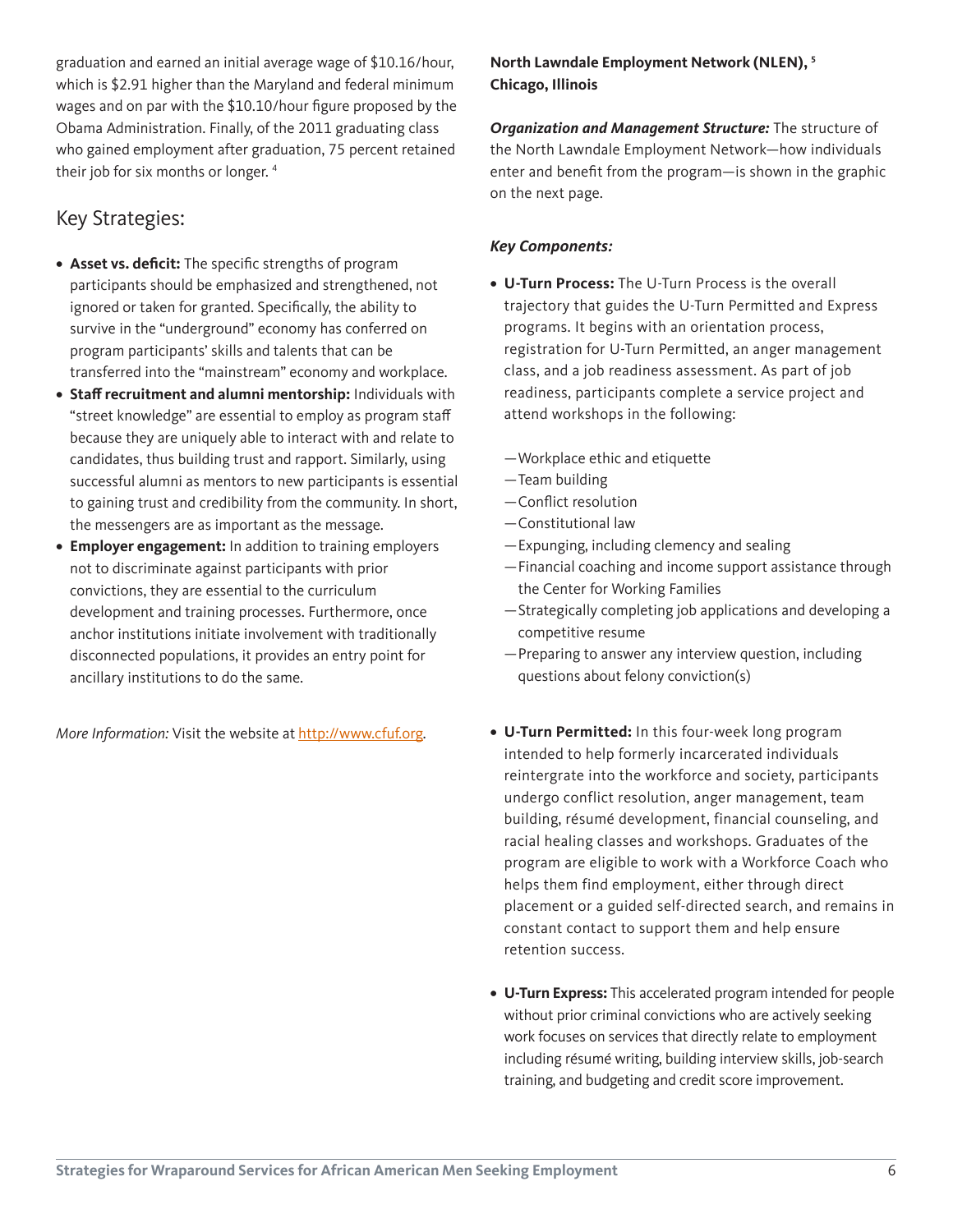#### *Population Served and Participant*

*Demographics:* NLEN predominantly serves African Americans and women, 95 percent and 55 percent, respectively. A majority of participants are between the ages of 31 and 50 years (51.3 percent).

**• Sweet Beginnings:** Sweet Beginnings is a subsidiary of the NLEN and offers full-time transitional jobs for formerly incarcerated individuals and others with significant barriers to employment. Sweet Beginnings produces and sells all-natural skin care products featuring its own urban-produced honey. While employed at Sweet Beginnings, employees learn to demonstrate the qualities required of them in an unsubsidized job, including punctuality, workplace etiquette, interpersonal communication, independent work habits, and how to effectively work in a team.<sup>6</sup>

#### *Cost:* Not available

*• Outcomes:* According to NLEN's Strategic Plan Update FY2011–FY2013, over the past two years, the organization has served over 3,000 individuals with 1,953 either actively looking for work or currently employed.<sup>7</sup>

### Key Strategies:

•

- **• Multiple programs:** Separate programs based on the participant's status allows NLEN to best direct services and resources in a way that meets participants' needs and experiences. Targeted programs like U-Turn Permitted and U-Turn Express ensure that individuals are able to enter the workforce as soon as possible and begin contributing to their local (and the national) economy.
- **• Social enterprises:** The use of wraparound service-owned social enterprises allows workers to practice new skills and workplace behaviors while earning a paycheck and preparing for full-time, unsubsidized employment. Additionally, social enterprises help to reduce the recidivism rate among formerly incarcerated individuals. Sweet Beginnings reports recidivism rates for its employees at below 4 percent, compared with the national average of 65 percent and the Illinois average of 55 percent.

*More Information:* Visit the website at <http://www.nlen.org>.

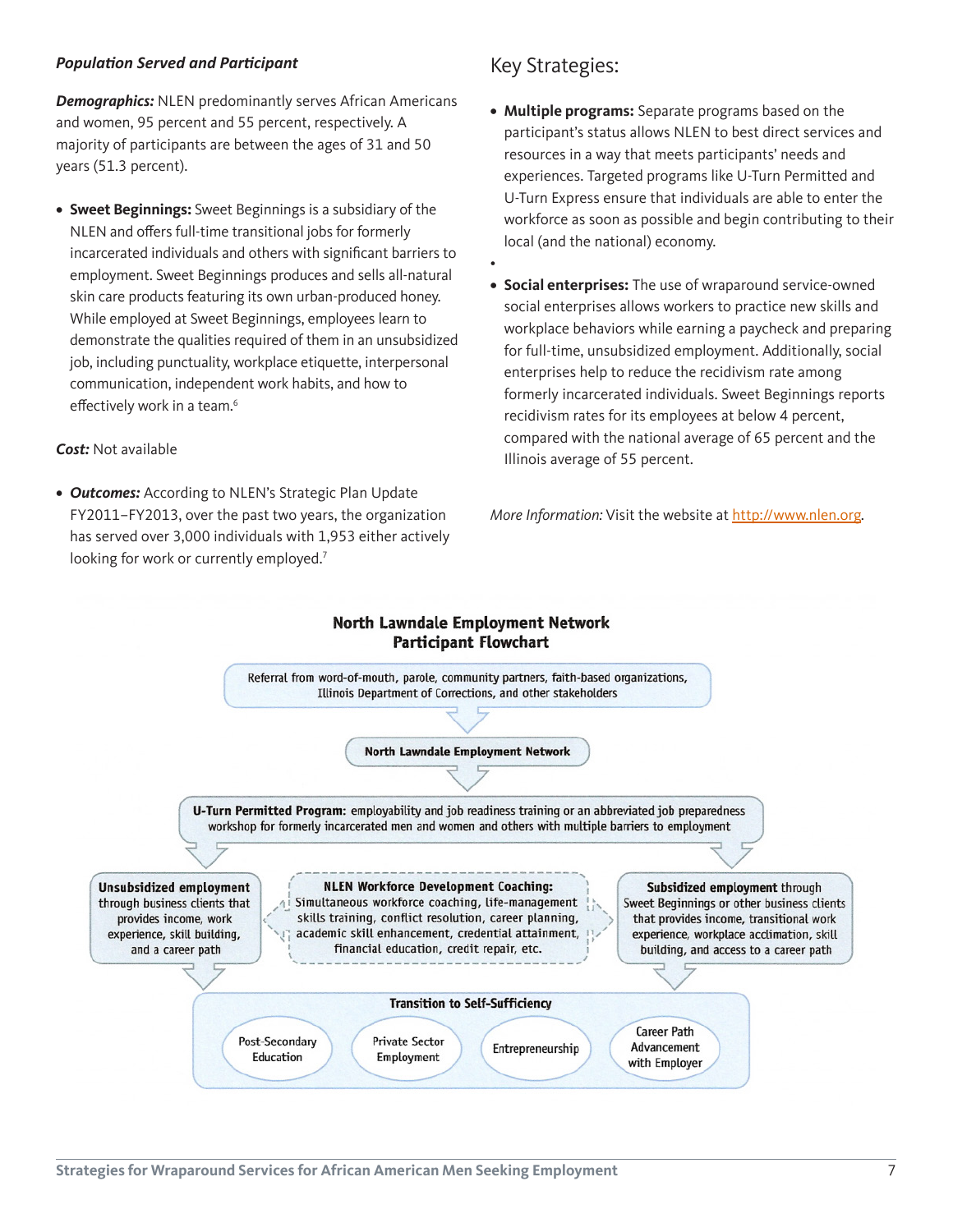#### **Philadelphia Youth Network (PYN), 8 Philadelphia, Pennsylvania**

*Organizational/Management Structure:* Philadelphia Youth Network is the managing partner of WorkReady Philadelphia. In this role, PYN staffs and convenes the partnership, which includes employers, schools, community-based organizations, advocacy groups, labor unions, and other stakeholders. Additionally, PYN contracts with several dozen youth-serving organizations to operate a portfolio of programs on behalf of the Philadelphia Council for College and Career Success and Philadelphia Works, Inc.

*Key Components:* WorkReady Philadelphia seeks to create a systemic approach to career-connected education. To effectively approach this work in a holistic manner, it incorporates many cross-sector partnerships dedicated to improving economic outcomes of all youth in Philadelphia. Critical elements of the program include the following.

- **• Summer programming:** Internships with various partner organizations across the city are provided for youth ages 16– 21 years, service learning opportunities are open to youth ages 14–21, and general work opportunities are provided to youth ages 14–21.
- **• Year-round programming for in-school youth:** 21st century skill development through experiential learning curricula, a comprehensive two-year training program creating a pipeline to high growth industries, and schoolyear internships are included and all programs are tailored to 11<sup>th</sup> and 12<sup>th</sup> graders.
- **• Year-round programming for out-of-school youth:** E3 Centers (Education, Employment, and Empowerment) provide neighborhood-based, holistic approaches to preparing out-of-school youth and youth returning from juvenile placement to achieve long-term educational, career, and personal goals. Occupational Skills Training is a program that offers opportunities for technical-skill development in targeted industries specifically for out-ofschool, over-aged youth.

It is important to note that other educational programming supports PYN's mission to develop workforce ready youth that strengthens WorkReady's program strategy:

**• Project U-Turn:** A collaborative approach to dropout prevention and re-engagement.

**• CollegeReady:** A citywide campaign that looks to increase college success by tracking and analyzing postsecondary outcomes for all Philadelphia youth.

Outside of providing targeted strategies for various subsets of youth throughout Philadelphia, PYN also provides multiple access points for their services including contracted providers, schools, WorkReady Online Application, and a WorkReady hotline. The message is clear: PYN meets youth where they are and makes the process as clear and straightforward as possible.

*Population Served:* Philadelphia youth, both in-school and disconnected youth, ages 14–24 years.

*Key Organizations:* Local and state government actors include the Mayor's Office, Philadelphia Works, and the Philadelphia Council for College and Career Success. In addition, PYN and all of its programs work closely with the School District of Philadelphia.

Private sector partnerships include corporate sponsors such as Bank of America and Goldman Sachs, as well as both local and national philanthropic institutions such as the William Penn Foundation, Annie E. Casey Foundation, the United Way of Greater Philadelphia, and the Stoneleigh Foundation. Notably, The Philadelphia Foundation and GlaxoSmithKline invested and partnered in the creation of a biotechnology industry pipeline program piloted at two public high schools.

*Cost:* For employment partners, costs may range from \$1,550 to \$1,956 for one summer intern.<sup>9</sup>

*Outcomes:* PYN touts both short-term and long-term impacts.

- **• 2012–2013 outcomes:** Over 9,800 youth were served, of whom over 75 percent were African American; it achieved gender parity (52 percent vs. 48 percent male vs. female participation); and over 96 percent of youth felt better prepared to get a job. Most notably, youth in the program earned over \$6,161,585 in wages.
- **• 10-year outcomes:** Since the creation of the WorkReady program, over 88,000 youth have gone through the PYN pipeline, over \$200 million has been invested in this system through public and private sources, and over 130 organizations have partnered with PYN in preparing workforce development programming and services.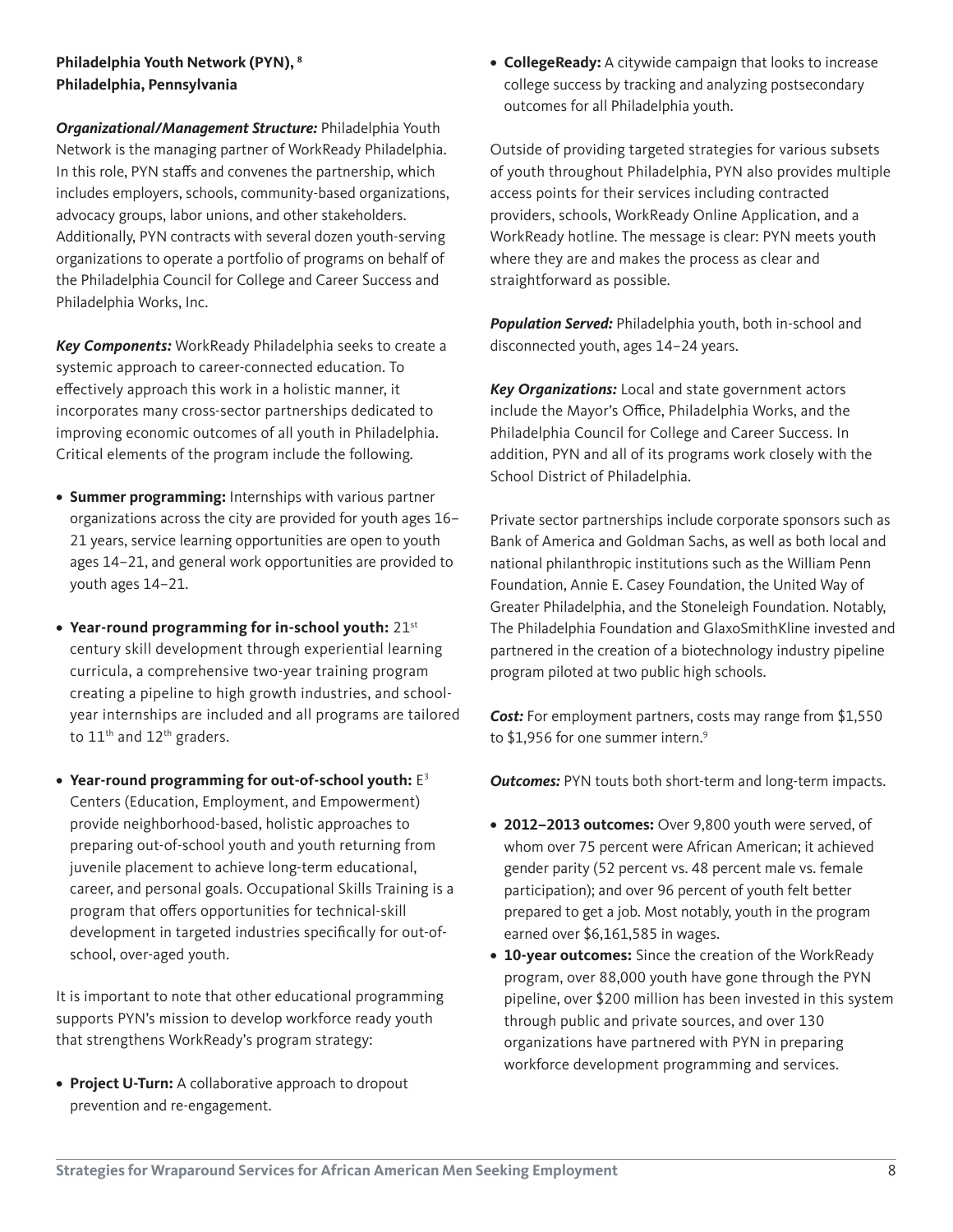### Key Strategies:

- **• Diversify funding portfolio:** In 2013, over 25 percent of PYN's funds came from private sources, an increase of over 10 percent from the previous year. As PYN evolves, it acknowledges that its heavy dependence on federal funds (such as WIA and TANF) will need to change to ensure the sustainability of the organization. Only 3 percent of PYN's funds came from fee for service.
- **• Build capacity in workforce development partners:** Building a workforce development initiative in Philadelphia has also meant ensuring that partners involved in programming and employment had the capacity to serve youth involved in PYN. It has directly worked with many partners across the city to ensure that they had the skills, capacity, cultural competency, and tools needed to effectively engage with all youth in the workforce pipeline.

*More Information:* Visit the website at <http://www.pyninc.org>.

#### **Evergreen Cooperatives,<sup>10</sup> Cleveland, Ohio**

*Organization and Management Structure:* Evergreen Cooperatives is a network of new employee-owned businesses that supply goods and services to several large anchor institutions in Cleveland's Greater University Circle. The new businesses are structured as cooperatives with some social aspects. Current cooperatives include Evergreen Cooperative Laundry, Ohio Cooperative Solar, and Green City Growers Cooperative.

There is also an Evergreen Housing Program which offers stable housing to members through interest-free loans for home purchasing and a related pilot program that offers Nissans to employees at reduced cost and also assistance in credit and financial counseling as described in an evaluation of The Living Cities Integration Initiative in Cleveland, published by Urban Publications.

### Key Components:

- **• Focus on asset and wealth-building:** Evergreen Cooperatives and all of its businesses hire locally and are employee-owned.
- **• Equip operations with an equity frame:** It applies an equity frame throughout its operations, capping CEO compensation at five times its lowest-paid employee. This five-to-one ratio is not broken, except in exceptional circumstances. In addition, all workers earn a living wage and receive full health benefits.
- **• Use a cooperative model:** All employees must invest into the enterprise as part of the cooperative model. This investment comes in the form of a payroll deduction of \$0.50/hr. The final investment totals \$3,000. Profit distributions back to employees are based on the length of employment, hours worked, and salary. Evergreen projects that an employee can accumulate over \$65,000 in eight years.
- **• Select strategic locations:** Evergreen elects to place businesses in the specific neighborhoods where the potential employee pool resides. In addition, they look to place the businesses along accessible public transit lines because many of the residents these businesses serve do not have cards/licenses.
- **• Engage in fair hiring practices:** They do not take past criminal records into consideration when hiring new workers. Over 50 percent of their workforce has a felony record.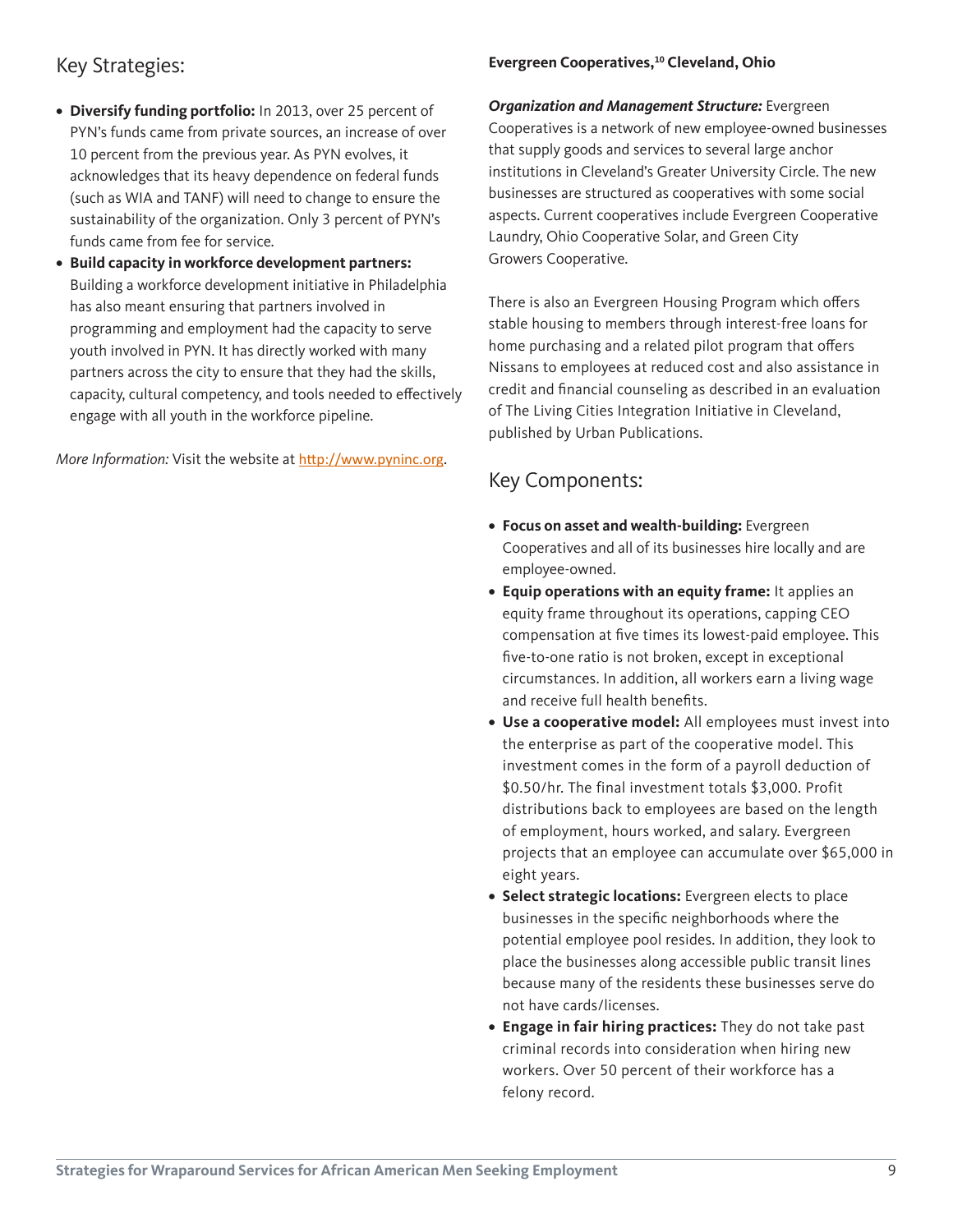**• Establish a development fund:** A revolving loan fund provides low-interest financing to cover capital costs of Evergreen's new cooperatives. Once profitable, all existing cooperatives contribute at least 10 percent of their pre-tax profits to the fund to seed new businesses.

*Population Served:* Evergreen enterprises hire locally: they are located in six target neighborhoods within a four-mile radius of downtown Cleveland, and seek out employees residing locally in those communities. In addition, the organization works with a local workforce development nonprofit to recruit its workers from community networks. Approximately 50 percent of hired employees have felony records.

**Outcomes:** To date, Evergreen operates three separate employee-owned businesses and employ over 125 people. In addition, the anchor institutions of Cleveland have remained highly engaged in Evergreen's strategy and have expressed interest in maintaining procurement locally.

*Key Organizations:* Private, public, and philanthropic institutions play a key role in the operation of Evergreen Cooperatives. These institutions include the Cleveland Foundation, the anchor institutions involved in the Greater University Circle (Cleveland Clinic, University Hospitals, Veteran Administration Medical Center, and Cleveland Museum of Art, to name a few), Shorebank Enterprises Cleveland, and The Democracy Collaborative of the University of Maryland (thought partners and visionaries throughout this process).

It is important to note that Evergreen was created through a demand-led process; it rooted its direction and key business objectives in the needs expressed by anchor institutions public entities that had a vested interest in seeing the revitalization of Cleveland's economy.

#### **Costs:**

- Average costs vary depending on the type of cooperative business. Evergreen Cooperatives thinks of costs as the startup and operating capital for the business.
- Because these are employee-owned businesses, there is a "cost" associated with becoming a part of the cooperative: employees must invest \$3,000 into the umbrella organization. This is collected over time as a payroll deduction at \$0.50/hr.

### Key Strategies:

- **• Products/services have to be a good business decision for local businesses**: In other words, the social and financial incentives for local business partners must align. There are real incentives for anchor institutions and other local businesses to work with Evergreen Cooperatives because often times they can cut their costs by up to a factor of five.
- **• Low-interest capital is critical to the success of social enterprises:** Sustainable and profitable social enterprises need philanthropic and other low-interest capital to get off the ground. In Cleveland, the broad base of initial support and buy-in from Cleveland's anchor institutions, banks, foundations, and community institutions significantly contributed to Evergreen's success.
- **• Contracts are easier to negotiate to than jobs:** Many challenges employers face involve the dearth of HR practices and skills to effectively work with and hire vulnerable populations. At times, it can be easier for a corporate partner to give a cooperative company a contract than it would be to hire one of the cooperative members directly.

*More Information:* Visit the website at <http://evergreencooperatives.com>.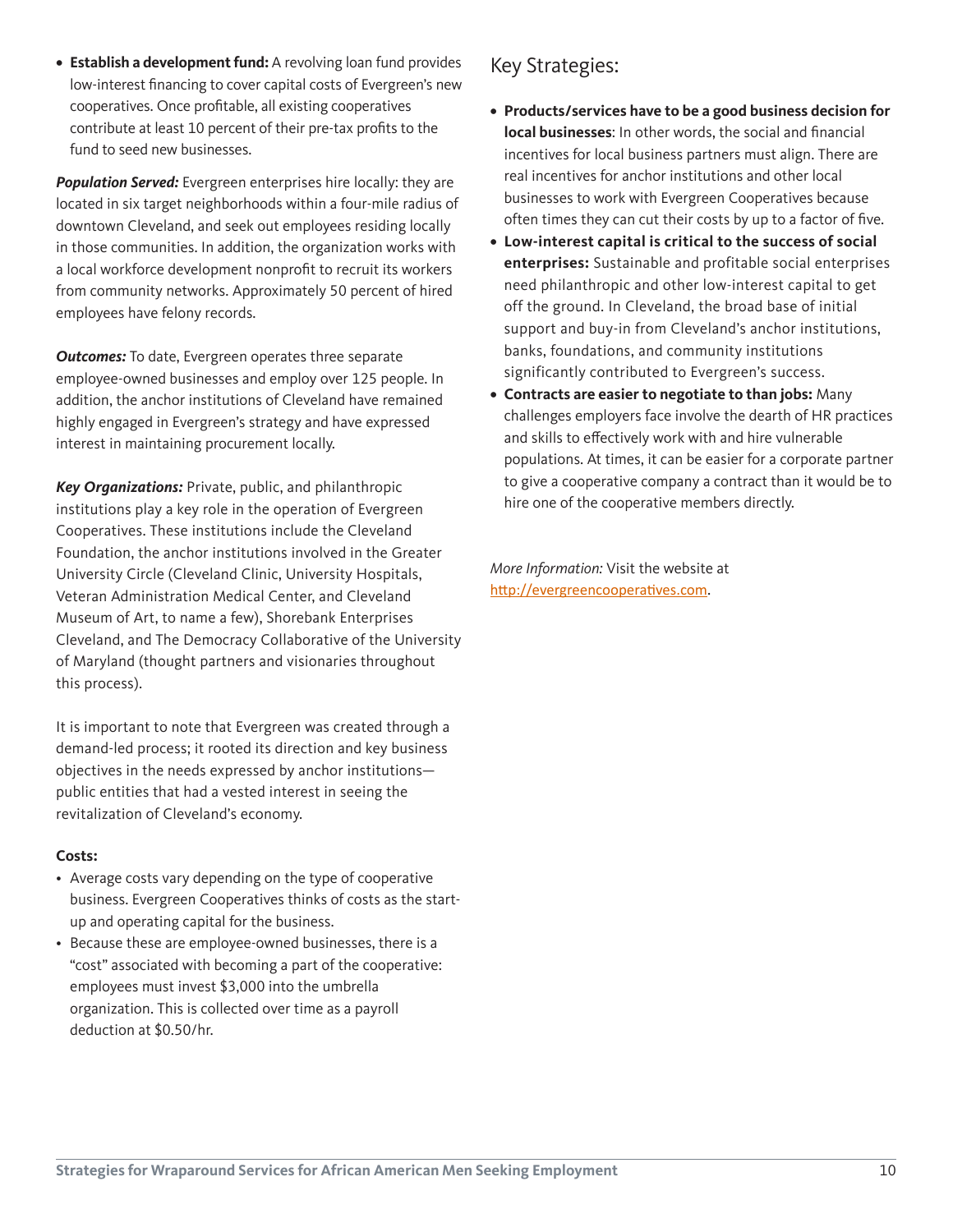#### **Michigan Earn and Learn, Detroit, Michigan**

*Organization and Management Structure:* The sites, program components, and funding partners of Michigan Earn and Learn are shown in the diagram on the next page.

#### **Key Components:**<sup>11</sup>

| <b>Component</b>                      | <b>Participants</b><br><b>Entered</b> | <b>Completed of</b><br>those Who<br><b>Entered</b> |
|---------------------------------------|---------------------------------------|----------------------------------------------------|
| <b>Work Readiness</b><br>Training     | 93%                                   | 66%                                                |
| <b>Occupation Training</b>            | 88%                                   | 32%                                                |
| <b>Adult Basic Education</b><br>(ABE) | 95%                                   | 6%                                                 |
| Supportive Services*                  | N/A                                   | N/A                                                |
| Transitional Jobs                     | N/A                                   | N/A                                                |

N= 1,296

\*Supportive services include public transportation, work clothing, testing/permits, and private vehicle mileage reimbursement.

*Population Served:* At-risk youth, young men of color (ages 18–24 years old), and formerly incarcerated and chronically unemployed adults living in the Detroit, Flint, and Saginaw areas are served.

*Key Organizations:* Michigan Earn and Learn partnered with several organizations for programmatic/administrative, service, and funding support. In total, three program administrators were responsible for implementation tasks, including, but not limited to program design and execution, grants and funding management, and performance management. The program administrators were Southwest Housing Solutions, Genesee/Shiawassee Michigan Works!, and Great Lakes Bay Michigan Works! Local entities handled service provision, including participant recruitment and screening, case management, support service referrals, adult basic education, training programs, and employment placement. The partners on this front were Focus: Hope, Arab Community Center for Economic and Social Services (ACCESS), Mott Community College, Baker College of Flint, and the Arnold Center, Inc. Finally, funding was provided by government and philanthropic dollars.

*Cost:* Approximately \$5,000 per person<sup>12</sup>

**Outcomes:** In the first 18 months of implementation, Earn and Learn served 1,296 people in the areas of intervention (61 percent, Detroit; 25 percent, Flint; and 11 percent, Saginaw). Furthermore, 800 people worked in a transitional job and 366 people earned an educational degree or certificate.

### Key Strategies:

- **• Address service gaps:** Many individuals required substance abuse treatment prior to beginning the program, but access to these services were not readily available.
- **• Mitigate transportation barriers:** A majority of individuals enrolled in the program (56 percent) did not have a driver's license, while nearly half did not have access to a car (44 percent). These issues were exacerbated in Detroit (63 percent and 53 percent, respectively). Review bodies (Michigan's Workforce Development Agency, The Joyce Foundation), program participants and staff, and employers have identified transportation as a significant barrier to gaining and retaining employment. Moreover, transportation barriers are likely to be exacerbated in cities and towns with poor public transportation and/or crumbling infrastructure.

*More Information:* Visit the website at <http://www.earnandlearn.org>.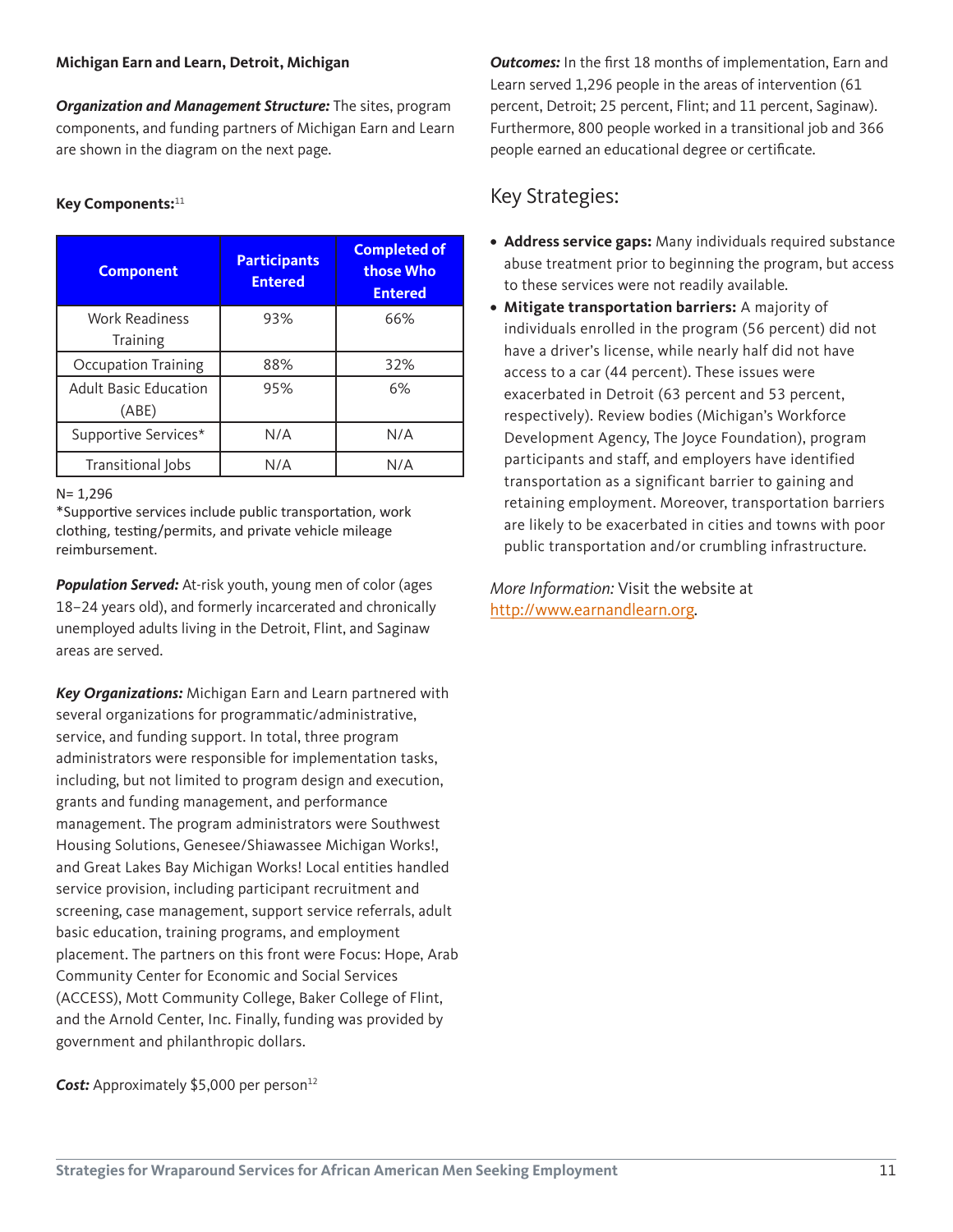

\*The Joyce Foundation funded an independent evaluation of the Michigan Earn and Learn program.

### **Wraparound Services Recommendations**

- **1.Establish an anchor organization/entry portal that acts as a "one-stop shop" for youth to enable boys and men of color who have been pushed out of the system to re-engage with social services.** An effective education/workforce development initiative has a lead agency that coordinates the myriad services and resources available to youth. It has access to and shares data and administrative capacity with the school district, employers, and other important social services.
- **2.Diversify funding portfolios and partners.** Motivate the private sector to investment and involvement by providing economic incentives to participate. Lift up existing policies that provide tax credits/subsidies to institutions that support workforce development of certain populations, or push state and local officials to create such policies if they do not exist. In addition, take advantage of all federal, state, and local funds already available for workforce development initiatives. Lastly, build pipelines with donors and investors into their respective industries.
- **3.Ensure that the lead agency has the capacity and staff to maintain and manage all relationships and partners in the workforce development system.** This capacity includes communication capacity to update

funders and the local community, evaluation and nuanced data collection capability, IT, HR, and development support.<sup>13</sup>

**4.Create targeted strategies for unique populations in the community.** In-school youth, disconnected youth, and formerly incarcerated boys and men of color have different needs that need to be addressed uniquely. While having a one-stop-shop may streamline the administration burden of the multiplicity of services and partners at the table, it does not mean the same approach should be taken for every individual. A formal intake and tracking process should determine what services should be provided to each individual.

#### **For more information on best practices in wraparound services for African American men seeking employment, contact:**

Marc Philpart, Associate Director PolicyLink [marc@policylink.org](mailto:marc@policylink.org) Phone: (510) 663-2333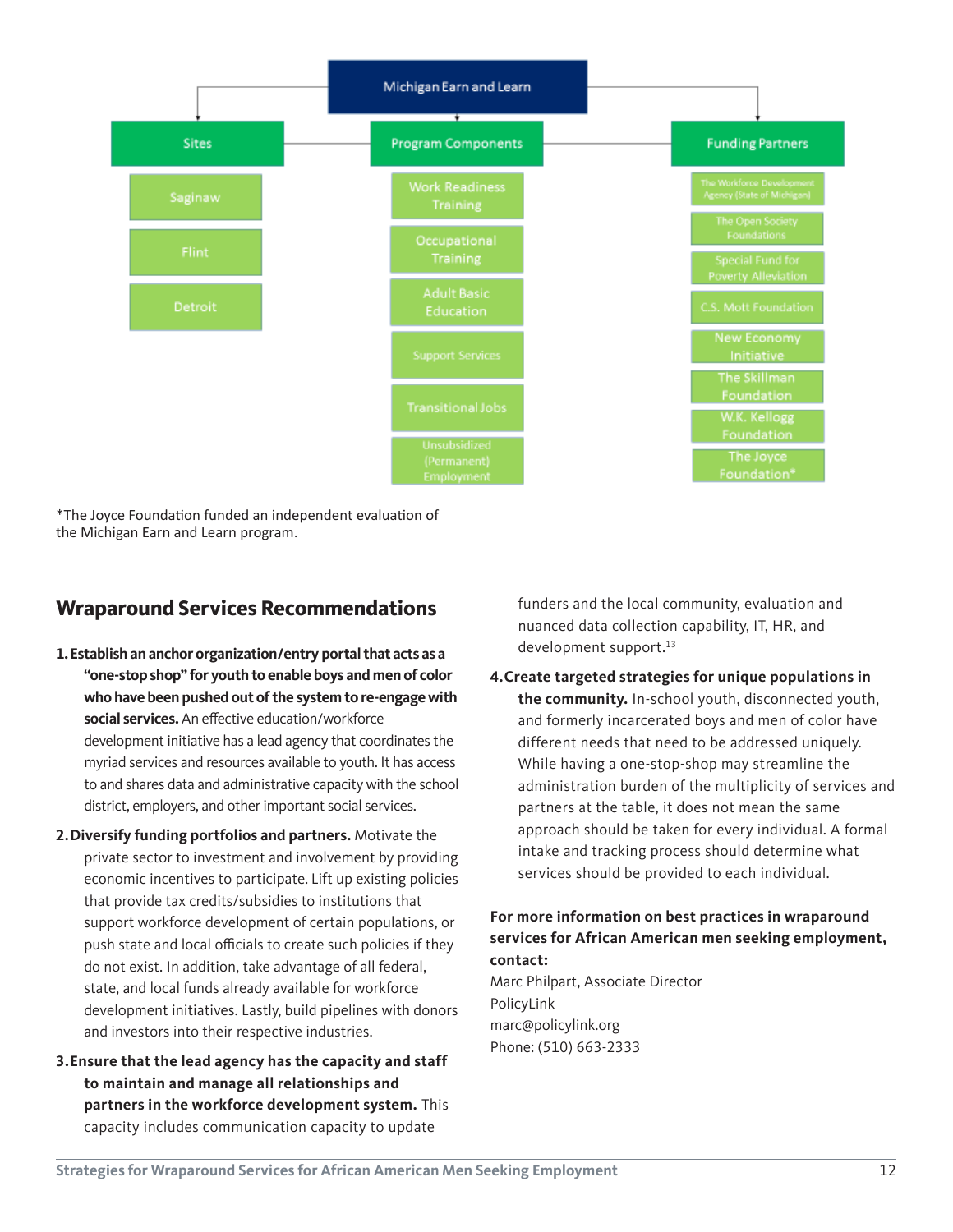### **Notes**

- 1 Eric Burns and Jesse Suter, "Effects of the Wraparound Process for Children with Emotional and Behavioral Disorders: A Meta-Analysis," *Clinical Child and Family Psychology Review, 12 (2009),* 336-351.
- 2 Dan Bloom, et al. *Transitional Jobs for Ex-Prisoner Implementation, Two-Year Impacts, and Costs of the Center for Employment Opportunities (CEO)Prisoner Reentry Program* (New York, New York: MCDRC, 2009), [http://www.mdrc.org/sites/default/files/full\\_592.](http://www.mdrc.org/sites/default/files/full_592.pdf) [pdf](http://www.mdrc.org/sites/default/files/full_592.pdf) (accessed March 15, 2015).
- 3 All information in this case study, unless otherwise noted, was informed by "Workforce Development Overview" and "CFUF Programs", Center for Urban Families, [http://www.cfuf.org/CFUF-](http://www.cfuf.org/CFUF-Programs/)[Programs/](http://www.cfuf.org/CFUF-Programs/), [http://www.cfuf.org/Workforce-Development-](http://www.cfuf.org/Workforce-Development-Overview/)[Overview/](http://www.cfuf.org/Workforce-Development-Overview/), (accessed June, 2014).
- 4 "Case Studies: STRIVE Baltimore", The Abell Foundation, [http://](http://www.abell.org/case-studies/strive-baltimore) [www.abell.org/case-studies/strive-baltimore](http://www.abell.org/case-studies/strive-baltimore) (accessed June, 2014).
- 5 "NLEN 2011-2013 Strategic Plan Summary and FY2014 Direction", North Lawndale Employment Network, [http://www.nlen.org/wp](http://www.nlen.org/wp-content/uploads/2014/03/nlen-strategic-plan-update-presentation-fy2011-fy2013.pdf)[content/uploads/2014/03/nlen-strategic-plan-update](http://www.nlen.org/wp-content/uploads/2014/03/nlen-strategic-plan-update-presentation-fy2011-fy2013.pdf)[presentation-fy2011-fy2013.pdf](http://www.nlen.org/wp-content/uploads/2014/03/nlen-strategic-plan-update-presentation-fy2011-fy2013.pdf) (accessed June 2014).
- 6 "About Us: Get to Know Sweet Beginnings and the North Lawndale Employment Network", Bee Love [http://www.sweetbeginningsllc.](http://www.sweetbeginningsllc.com/about-us) [com/about-us](http://www.sweetbeginningsllc.com/about-us) (accessed June 2014).
- 7 See NLEN 2011-2013 Strategic Plan Summary, at #5.
- 8 All information in this case study, unless otherwise noted, was informed by the Philadelphia Youth Network website, [http://www.](http://www.pyninc.org/) [pyninc.org/](http://www.pyninc.org/) (accessed June 2014).
- 9 These costs depend on the hourly wage paid to the intern. These estimates assume an employer may pay an intern anywhere from \$7.15 to \$10.00/hr. In addition, it is based on 20 hours per week for six weeks.
- 10 All information in this case study, unless otherwise noted, was informed by the Evergreen Cooperatives website, [http://](http://evergreencooperatives.com) [evergreencooperatives.com](http://evergreencooperatives.com) (accessed June 2014).
- 11 All information in this case study, unless otherwise noted, was informed by the Michigan Earn and Learn website, [http://www.](http://www.earnandlearn.org) [earnandlearn.org](http://www.earnandlearn.org) (accessed June 2014).
- 12 Jose Reyes (Chief Operating Officer of Detroit Employment Solutions) in discussion with the author, July 2014.
- 13 BCT Partners, Frontline Solutions, and PolicyLink, *Capacity*  Building Toolkit Manual: Planning Back-Office Supports for Growing *Promise Neighborhoods* (Oakland, CA, 2012).